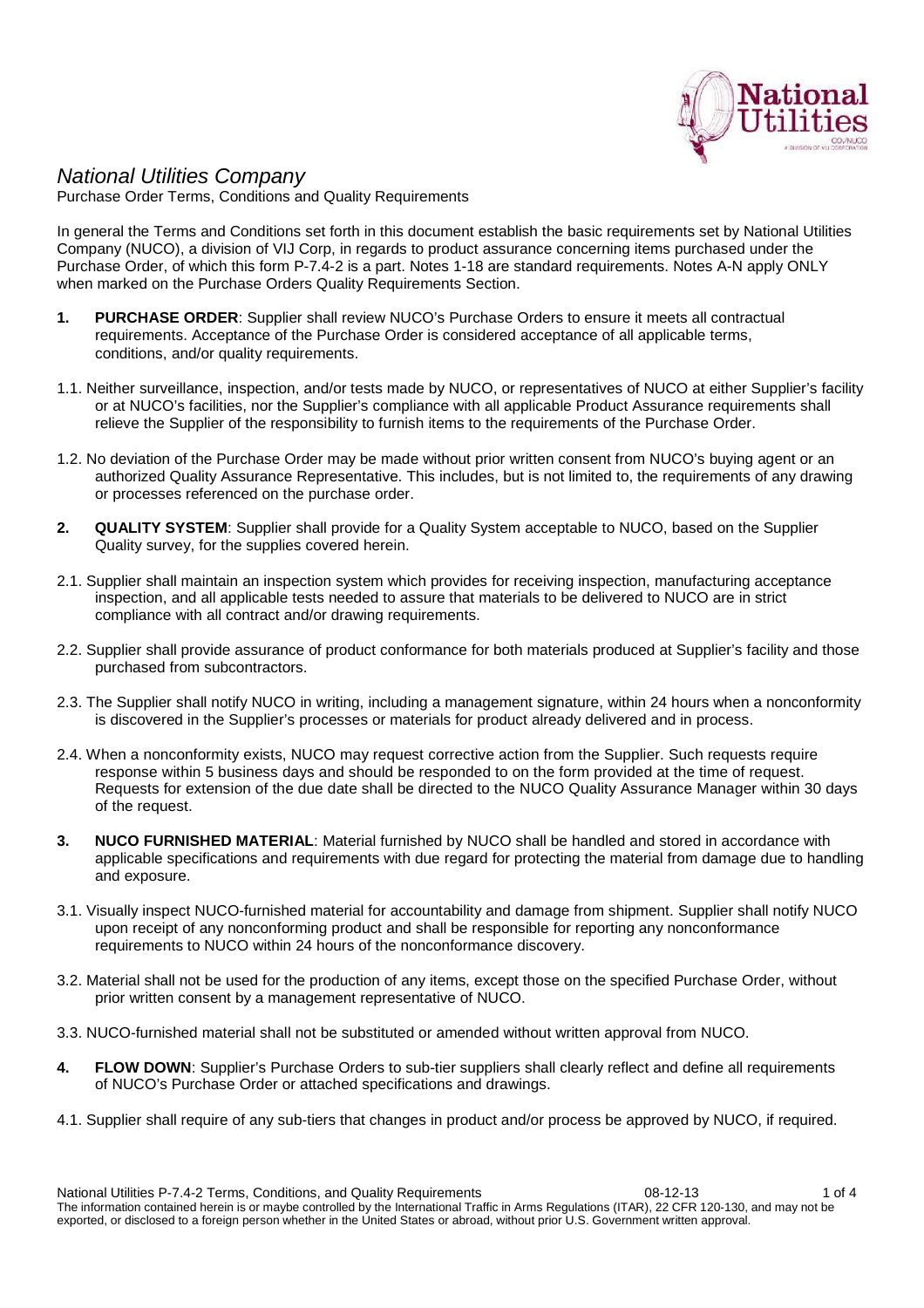

- 4.2. Transmittal of information in regards to the Purchase Order may be privileged communication. All documents and data supplied by NUCO are considered proprietary. All documents and data must be controlled to protect the integrity of the information within. All documents and data must be protected from being used in any manner that would be injurious to the best interests of National Utilities and its customers.
- 4.3. All material(s) and/or process(es) must conform to the latest revision of the specification(s) or drawing(s) applicable to the Purchase Order, unless otherwise noted on the face of the Purchase Order.
- **5. SHIPPING REQUIREMENTS**: The Supplier must use commercial packing and shipping standards to assure that products will not be damaged in transit.
- 5.1. Any product shipped to NUCO must be per NUCO Routing Guide.
- **6. ACCEPTANCE BY NUCO**: NUCO may utilize sample inspection methods for acceptance of shipments. If the sample is unacceptable, NUCO reserves the right to return all or part of the lot for credit or replacement. Supplier shall provide a Certification of Conformance (COC) as required to attest that all supplies presented meet the applicable purchase order terms and conditions. This certification shall bear the signature of an authorized agent of the Supplier.
- **7. RIGHT OF ACCESS**: NUCO, its Customers, Government Agencies, and/or Regulatory Authorities reserve the right to access your facility to perform audits, inspections, and investigate records. We also reserve the right to access documents and processes on the manufactured or repaired parts pertaining to this order. The Supplier shall provide all reasonable assistance, supplies, equipment, and facilities necessary to accomplish these tasks.
- **8. RECORD RETENTION AND REVIEW**: Records of manufacturing, inspection, and tests shall be maintained and stored by the Supplier for a minimum period of 10 years after completion or termination of the Purchase Order. The records must be available for review upon request.
- 8.1. NUCO shall be notified in writing 30 days before destruction of any records. Notice shall include the Purchase Order number and date of order relating to documents set for destruction.
- 8.2. Upon notification of impending document destruction, NUCO reserves the right, and has 30 days, to require documents to be maintained longer than the minimum period or be sent to NUCO within 30 days of receipt of NUCO's notification to retain documents.
- **9. PAYMENT TERMS**: NUCO will pay invoices at Net 30 from the date of invoice or receipt of product, whichever is later, unless other payment terms have been explicitly negotiated with Accounts Payable.

## **SPECIAL PRODUCT REQUIREMENTS**:

- A. **Certificate of Conformance** signed by an authorized representative of the Supplier shall be included with each shipment of items covered by this Purchase Order. The Certificate of Conformance represents the Supplier's commitment to ensure that the items delivered comply with all specifications and other requirements on the Purchase Order, and that all documentation verifying such commitment are on file at the Supplier's facility. It shall contain:
	- a. NUCO's Purchase Order Number
	- b. Part Number, description and print revision level
	- c. Supplier's shipping document number
	- d. Quantity of articles
	- e. Serial Numbers and/or Lot Numbers or articles, where applicable
	- f. Certificate of Conformance statement
	- g. Signature of responsible quality representative
	- h. Made in Country information
- B. **Supplier's Quality System** must be certified to AS9100 or ISO9001.
- C. **Supplier's Quality System** must be certified to NADCAP for the item(s) listed on the PO.
- D. **DFAR Compliance** must be provided verifying that material supplied is DFARS 252.225-7003, DFARS 252.225- 7007, DFARS 252.225-7008, DFARS 252.225-7009, and DFARS 252.225-7010 compliant (i.e. melt source, melt country), unless otherwise specified on the Purchase Order. Any and all raw material shall be provided from a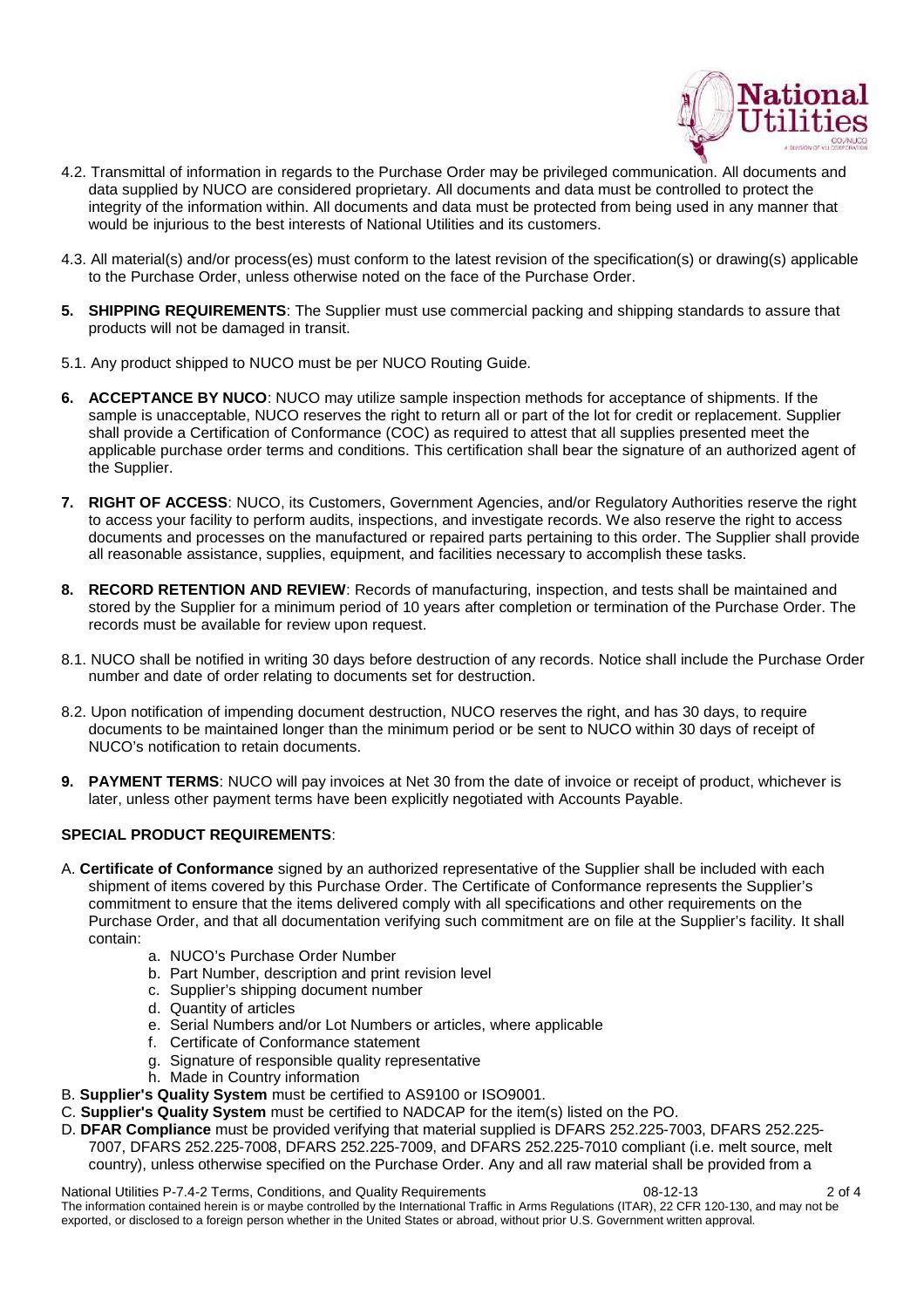

domestic or qualified country melt source (DFARS 252.225-7008), unless otherwise specified on the purchase order. Requests for deviation must be submitted to the buyer. Multiple heat lots are permissible provided segregation is maintained up to and thru time of shipment.

- **E. Material Identification** must include applicable lot number, current revision level, date of manufacture, and/or cure date on all items, and must be legibly affixed to individual items or included in individual packaging per drawing requirement.
- **F. Statistical Process Control** variable data shall be supplied with part shipment as the Purchase Orders contain Key Characteristics as defined by NUCO, the drawing, or the purchase order.
- **G. Chemical and Physical Test Reports** reflecting test results shall accompany each shipment of articles, as defined in the Purchase Order. The Supplier shall provide proper traceability of raw material to any product manufactured or produced.
- **H. Nondestructive Test Reports** must accompany all items shipped under the Purchase Order, must list the methods, accept/reject criteria, and actual results, and must be signed by an authorized representative of the agency performing the test.
- **I. AS9102 First Article Inspection Report** is required. The first article part (1 ea.) shall be tagged ('First Article'). The AS9102 First Article Inspection Report shall include all applicable blueprint characteristics and notes, noting tolerance limits and actual measured values of the first article part.
- **J. Traceability** of material back to its ultimate mill source, by lot, batch, or heat number, including any intermediate sub-tier suppliers, must be maintained.
- **K. Export Controls** must be taken when dealing with any information in regards to items on the Purchase Order. It is expected that: (a) Seller's company will comply with all applicable U.S. export control laws and regulations, including but not limited to the Arms Export Control Act (22 U.S..C. 2751-2794), the International Traffic in Arms Regulations (22 C.F.R. 120 et seq.), the Export Administration Act (50 U.S..C. app. 2401-2420) and the Export Administration Regulations (15 C.F.R. 730-774), including the requirement to obtain an export license or agreement, if applicable. (b) The Seller will immediately notify VIJ if it is, or becomes, listed on a Denied Parties List or has his/her/its export privileges denied, suspended, or revoked in whole or in part by the U.S. Government. (c) If Seller is engaged in the business of exporting, brokering, or manufacturing defense articles and/or furnishing defense services, the party represents and warrants that he/she/it is registered with the appropriate U.S. Government agency and that it is in compliance with all export control laws and regulations. (d) Seller will indemnify and hold VIJ harmless for all damages, costs, fines, penalties, attorney fees, and all other expenses arising from a U.S. Government claim or demand that the party failed to comply with U.S. export statutes and regulations.
- **L. Approved sources,** as defined by NUCO, the drawing, or the purchase order, must be used for all materials furnished or processes performed by a sub-tier supplier. Contact the Buyer prior to placement of the sub-tier order for approved sources.
- **M. Special Processes** must include a certificate of conformance with the signature and title of an authorized representative for all special processes used. Special processes may include but are not limited to: heat treating, welding, magnetic particle inspection, penetrant inspection, ultrasonic inspection, brazing, soldering, plating, finish, etc. The Certification must include: the special process used, specification and revision level to which they conform, the type and class if applicable, the date, the purchase order number, part number, quantity, and the name of the authorized agency that performed them, if other than Supplier. Traceability (i.e. serial, lot or batch numbers) must be referenced on the certification.
- **N. Shelf Life certification** must be included with shipment of items, listing the cure or manufacturing date, and the expiration date. NUCO will not accept material which has less than 80% of its shelf life remaining upon receipt of product.
- **O. Scrap Material** shall be recorded and any sale shall be reported to NUCO in the form of a debit memo for future redemption.
- **P. Other Requirements** must be enforced as noted on the face of the Purchase Order.
- **Q. Calibration** and/or repair service suppliers shall have an approved calibration system that meets the requirements of ANS/NCSL Z540-1-1994, ANSI/ISO/IEC 17025:2000 and/or ISO 10012-1. Calibration standards with accuracy's traceable to National Institute of Standards and Technology (NIST) shall be used. Standards shall have a test uncertainty ratio of at least 4:1. Approved and current calibration procedures specific to the equipment being calibrated shall be used. Calibration data approved by the supplier's authorized representative and traceable to the calibrated equipment shall be provided to NUCO. A listing of standards used along with the calibration due dates shall be included with the data. Anti-tamper seals along with calibration status labels shall be applied to all calibrated equipment. The calibration status label shall include: (a) calibration date (b) calibration due date (c) equipment serial number. Out-of-tolerance conditions found on equipment being calibrated shall be reported to NUCO. A repair report shall be supplied to NUCO when repairs are performed. A Certificate of Calibration shall be supplied with the equipment. The Certificate of Calibration shall include:

National Utilities P-7.4-2 Terms, Conditions, and Quality Requirements 08-12-13 08-12-13 3 of 4 The information contained herein is or maybe controlled by the International Traffic in Arms Regulations (ITAR), 22 CFR 120-130, and may not be exported, or disclosed to a foreign person whether in the United States or abroad, without prior U.S. Government written approval.